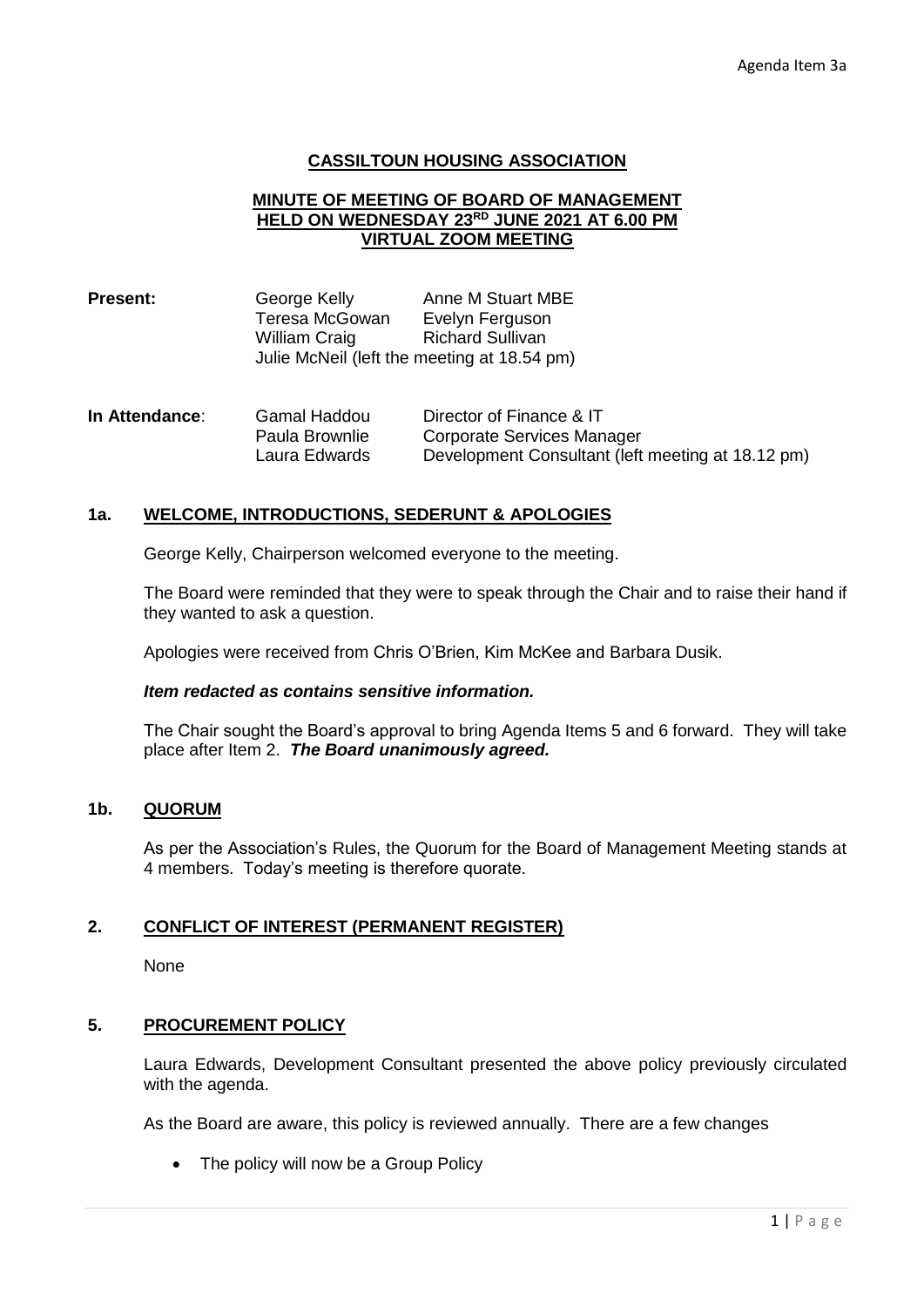- Since the last policy was approved, Brexit has occurred and the UK has come out of Europe. As a result, the policy was updated with regards to terminology.
- Thresholds updated (which are updated by the Government every 2 years)
- Takes into account joint procurement
- Lower level procurement that is not at high risk/value, we don't automatically go for the lowest price

Richard Sullivan enquired if any of the changes post Brexit have had any legal or cost impact on future or current developments. Laura Edwards confirmed that it is too early to say and so far, there has been no impact. However, it was important to mention that coming out of Europe we no longer use a European Standard Procurement Document, we use the Standard Procurement Document (Scotland). However, as the Scottish Government 5-6 years ago enshrined in Scottish legislation statutory requirements that in a large part reflect European legislation coming out of Europe to a large impact, has had no effect. Unless the Scottish Government change legislation, we are still working to thresholds, timetables, requirements to advertise etc. However, it will be interesting to see going forward.

### *After discussion, the Board unanimously approved the updated Group Procurement Policy.*

### **6. EXTENSION OF FACILITIES MANAGEMENT CONTRACT AT BUCHANAN LODGE**

Laura Edwards, Development Consultant presented the above report previously circulated with the agenda.

As the Board are aware, Buchanan Lodge is a 40-bed care home facility at Fernhill Road that Cassiltoun Housing Association owns but where care service is provided by Talbot Association. Talbot pay the Association an annual rent and in return Cassiltoun Housing Association provides maintenance services at the facility. This includes reactive day to day repairs and also a cyclical and planned maintenance service.

#### *Redacted as contains commercially sensitive information.*

*After discussion, the Board unanimously approved to Instruct the Director of Operations to negotiate with RIFM for a further 12-month extension for the Facilities Management contract at Buchanan Lodge.* 

*Redacted as contains commercially sensitive information.*

*For the Director of Operations to commence the full procurement process in early 2022 to allow a new contract to be advertised and thus facilitate timely appointment of a contractor for the 3-year period from 1st September 2022 – 31st October 2025.*

**Laura Edwards left the meeting at 18.12 pm**

### **3a. MINUTE OF MEETING HELD ON 26TH MAY 2021**

The minute of meeting held on 26<sup>th</sup> May 2021 where noted and approved on the motion of Teresa McGowan and seconded by William Craig.

### **3b. MATTERS ARISING FROM MINUTE OF MEETING HELD ON 26TH MAY 2021**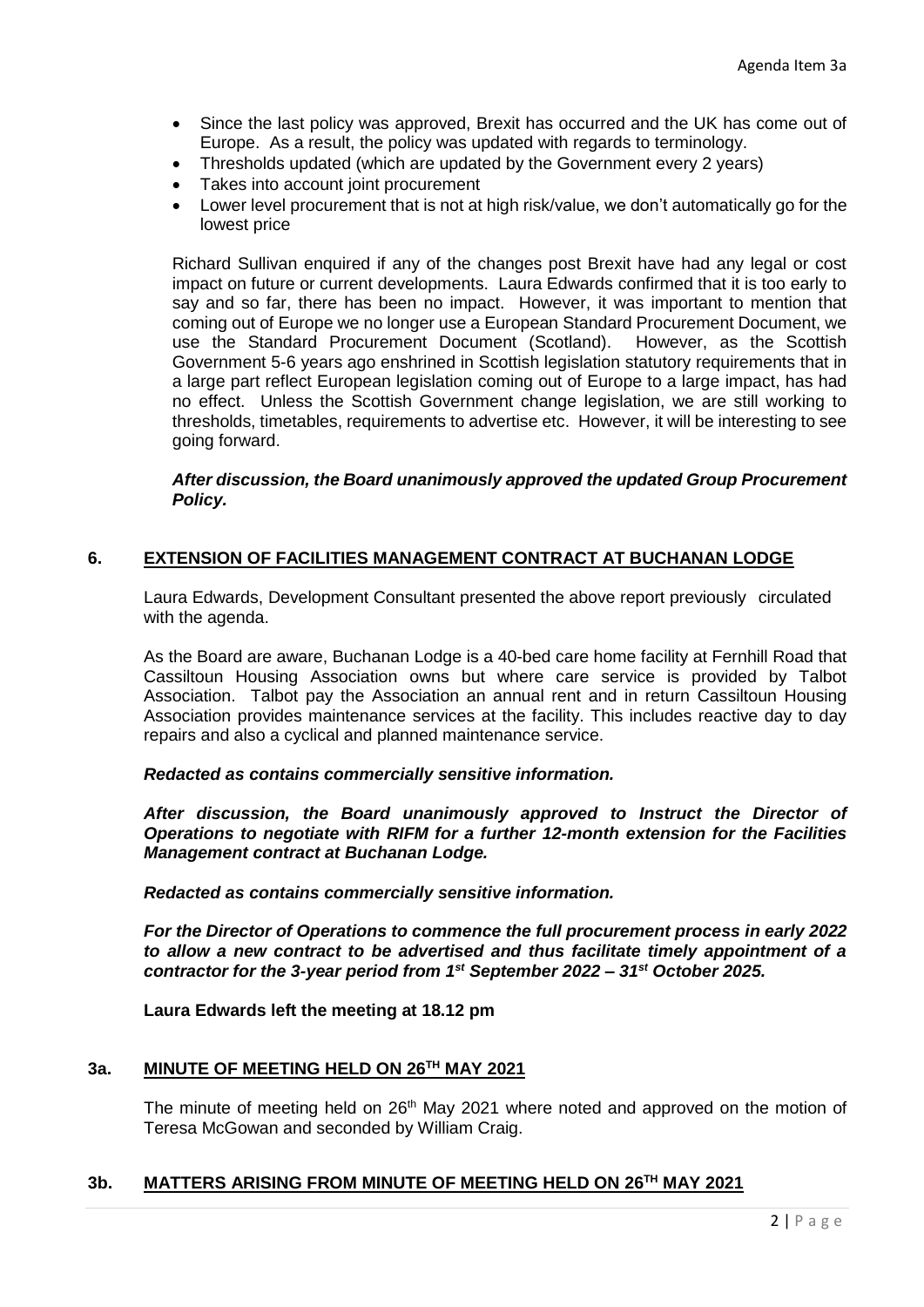Page 12, Item 8b: The Director of Finance/IT confirmed that he will include the Loan portfolio return to the SHR under Agenda Item 9a - Management Accounts.

# **3c. ACTION LIST FROM MINUTE OF MEETING HELD ON 26TH MAY 2021**

The Chairperson gave an update against the action list from meeting held on 26<sup>th</sup> May 2021.

|    | <b>Details</b>                                                                                                                                                                              | <b>Person</b><br><b>Responsible</b>  | <b>Status</b>                                                                                                                                                                             |
|----|---------------------------------------------------------------------------------------------------------------------------------------------------------------------------------------------|--------------------------------------|-------------------------------------------------------------------------------------------------------------------------------------------------------------------------------------------|
| 1. | Board attendance register to<br>be updated                                                                                                                                                  | <b>CSM</b>                           | Completed                                                                                                                                                                                 |
| 2. | Benchmarking with other<br><b>RSLs re Board Attendance</b>                                                                                                                                  | <b>CSM</b>                           | Benchmarking information included in<br>Corporate/HR Report                                                                                                                               |
| 3. | Landlord Manual - Policy<br>Statement and Roles and<br>Responsibilities. CSM to<br>arrange for all board to sign<br>off                                                                     | <b>CSM</b>                           | All board members have signed off<br>their roles and responsibilities<br>statement                                                                                                        |
| 4. | The Board unanimously<br>approved to write off the<br>void loss of £9,518.88 for<br>the period 20/05/19 to<br>06/06/21.                                                                     | <b>Housing Manager</b><br>(Services) | Completed                                                                                                                                                                                 |
| 5. | CEO to liaise with DoO re<br>Homeless and our 30%<br>allocation. Board to receive<br>benchmarking information<br>on our performance of<br>allocations to homeless over<br>the last 5 years. | CEO/DoO                              | To be presented at future Board<br>meeting                                                                                                                                                |
| 6. | Asbestos Management Plan<br>will be presented as part of<br>the next Operations<br><b>Technical Report</b>                                                                                  | <b>Housing Manager</b><br>(Property) | Outline of plan being presented to<br>H&S Committee Monday 21 <sup>st</sup> June 21,<br>plan will then be created and<br>presented to future Board Meeting as<br>part of Technical Report |
| 7. | HM(P) to liaise with staff<br>team re window installations<br>in Ballantay Road                                                                                                             | <b>Housing Manager</b><br>(Property) | Staff have confirmed that they have<br>not advised anyone that Ballantay is<br>getting windows.                                                                                           |
| 8. | Common area fire risk<br>assessments - a report will<br>be presented to the Landlord<br>Health & Safety Committee<br>on progress.                                                           | <b>Housing Manager</b><br>(Property) | Commencing July 21 ACS lined up for<br>this work.                                                                                                                                         |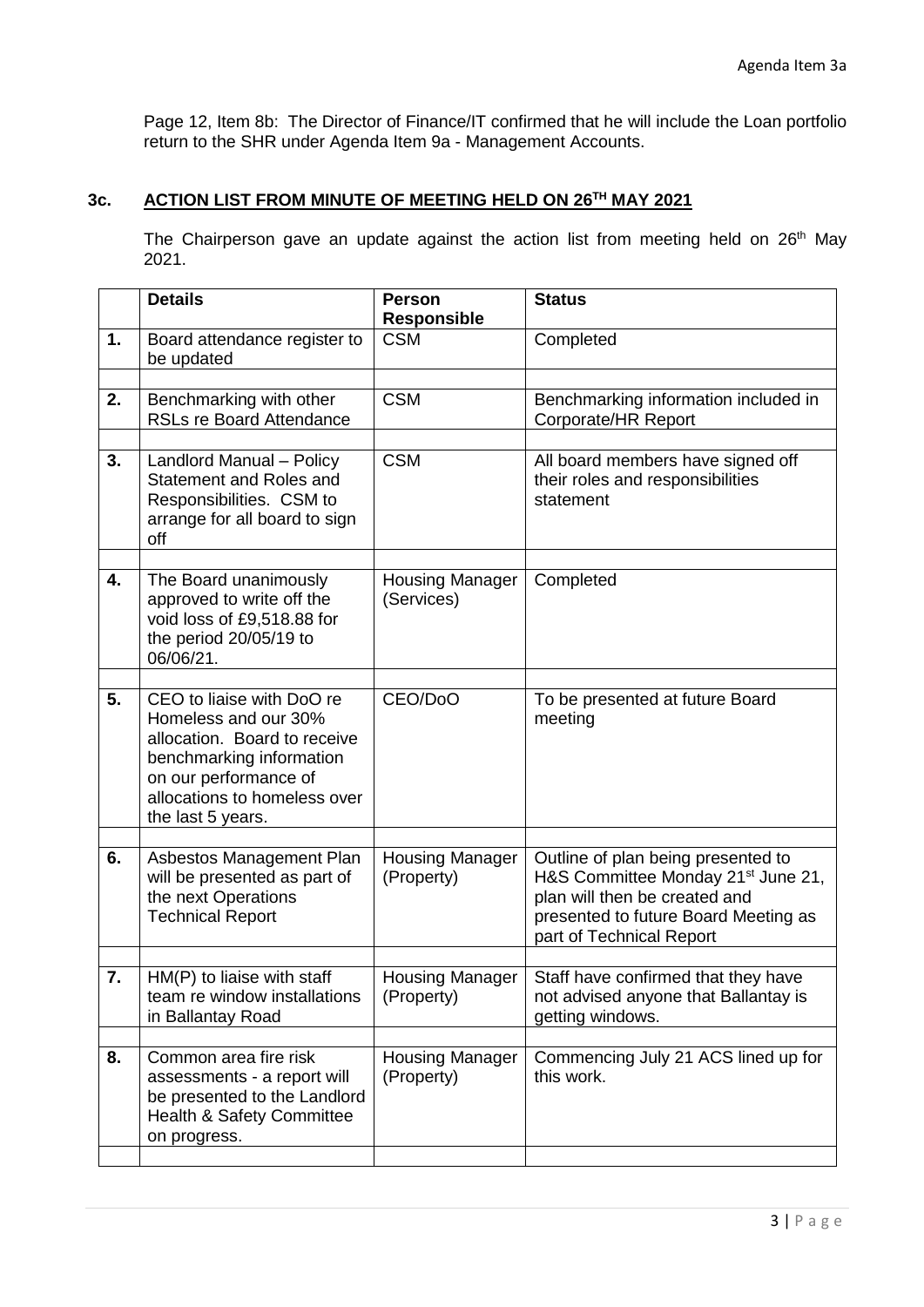| 9.  | <b>Scottish Government have</b><br>issued guidance on<br>EESSH2 and workshops<br>have been set up to take<br>Board through the guidance<br>on 11th August 2021 and<br>18th August.                   | <b>Housing Manager</b><br>(Property)<br><b>CSM</b> | DoO and HM(P) will draft up<br>workshops prior to the dates set.                                                       |
|-----|------------------------------------------------------------------------------------------------------------------------------------------------------------------------------------------------------|----------------------------------------------------|------------------------------------------------------------------------------------------------------------------------|
| 10. | Approval given to update<br><b>Factoring Policy and Debt</b><br>Recovery procedures                                                                                                                  | <b>Housing Manager</b><br>(Property)               | Will be completed by the end of July<br>21.                                                                            |
| 11. | Court Actions approved                                                                                                                                                                               | <b>Housing Manager</b><br>(Services)               | Completed                                                                                                              |
| 12. | <b>Business Continuity Plan-</b><br>approved. Training to be<br>given to staff and it will form<br>part of new staff induction<br>process                                                            | CEO<br><b>CSM</b>                                  | Training date to be set up<br>Induction booklet updated to include<br><b>Business Continuity</b>                       |
| 13. | ARC Return approved and<br>to be submitted by CEO                                                                                                                                                    | CEO                                                | Completed                                                                                                              |
| 14. | CSM to circulate finance<br>board training topics and<br>board members to choose<br>their top 4 as well as<br>indicating if they wish for the<br>training to be carried out<br>internally/externally | <b>CSM</b>                                         | Completed                                                                                                              |
| 15. | Board unanimously agreed<br>to the procurement of a<br>contractor to undertake gas<br>maintenance and gave<br>delegated authority to the<br>DoO to process with the<br>procurement                   | <b>DoO</b>                                         | Procurement plan in place with<br>appropriate milestones. Board will be<br>updated through next Operational<br>Report. |
| 16. | The Board unanimously<br>approved to procure a<br>contractor to fulfil the terms<br>of the funding from the<br>Social Housing Fund for<br>Improved Walking and<br><b>Cycling Facilities.</b>         | D <sub>o</sub> O                                   | Project Plan in Place Board, QS<br>working on Brief will be updated<br>through next operational report.                |
| 17. | Governing Body Code of<br>Conduct - approved. To be<br>circulated to the Board for<br>signing. To be presented to<br>subsidiary boards at their                                                      | <b>CSM</b>                                         | Completed                                                                                                              |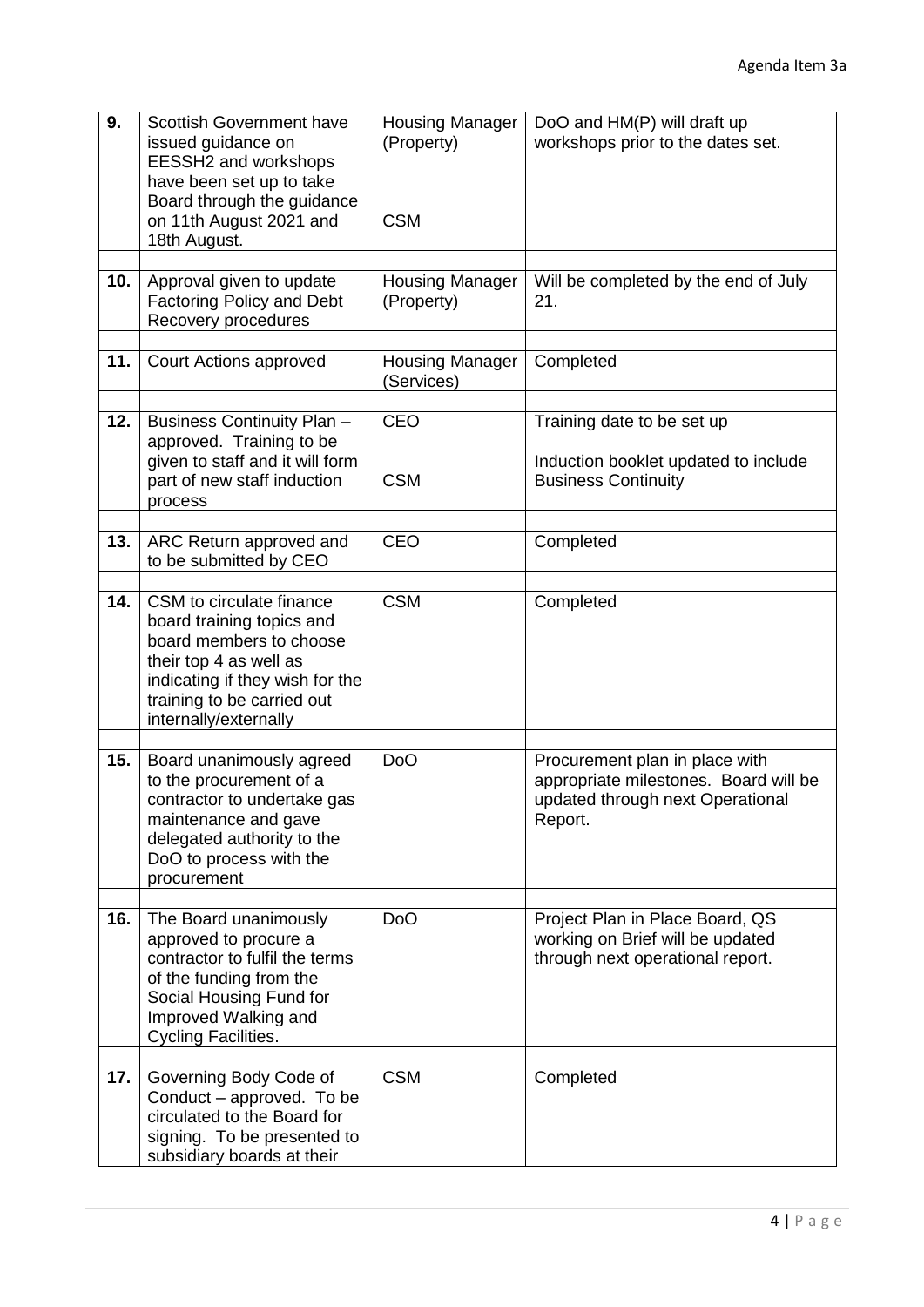|     | next board meetings. Policy<br>Register to be updated                                                                                                                                                                                                             |                |                    |
|-----|-------------------------------------------------------------------------------------------------------------------------------------------------------------------------------------------------------------------------------------------------------------------|----------------|--------------------|
|     |                                                                                                                                                                                                                                                                   |                |                    |
| 18. | Entitlement, Benefits and<br>Payments - approved. To<br>be circulated to staff and<br>policy register updated                                                                                                                                                     | <b>CSM</b>     | Completed          |
| 19. | Donation Policy - to be<br>presented at a future<br>meeting                                                                                                                                                                                                       | <b>CSM</b>     | Ongoing            |
| 20. | The Board unanimously<br>approved to write to those<br>members who have not<br>complied with Section 11 of<br>the Association's Rules to<br>inform them of the decision<br>to end their membership.<br>The members will be<br>removed from the share<br>register. | <b>CMS</b>     | Completed          |
|     |                                                                                                                                                                                                                                                                   |                |                    |
| 21. | The Board unanimously<br>approved to move the AGM<br>to Saturday 11th September<br>2021 and to plan to hold it<br>virtually.                                                                                                                                      | <b>CEO/CSM</b> | AGM agenda drafted |
|     | Options for a Hybrid meeting<br>to be explored and IT<br>requirements to be finalised                                                                                                                                                                             | <b>DoF</b>     | Ongoing            |
| 22. | CEO to meet with the                                                                                                                                                                                                                                              | <b>CEO</b>     | Completed          |
|     | Chairperson re annual<br>review and 360 appraisal<br>process                                                                                                                                                                                                      |                |                    |
|     |                                                                                                                                                                                                                                                                   |                |                    |
| 23. | Board unanimously<br>approved to procure an<br>organisation along with other<br>Housing Association's to<br>carry out a robust audit of<br>our compliance against<br><b>H&amp;S.</b>                                                                              | CEO            | Ongoing            |

### **4. CHAIRS REPORT**

The Chair reported.

#### Wednesday June 2<sup>nd</sup> - Attended Procurement Training online facilitated by Laura **Edwards, Development Consultant**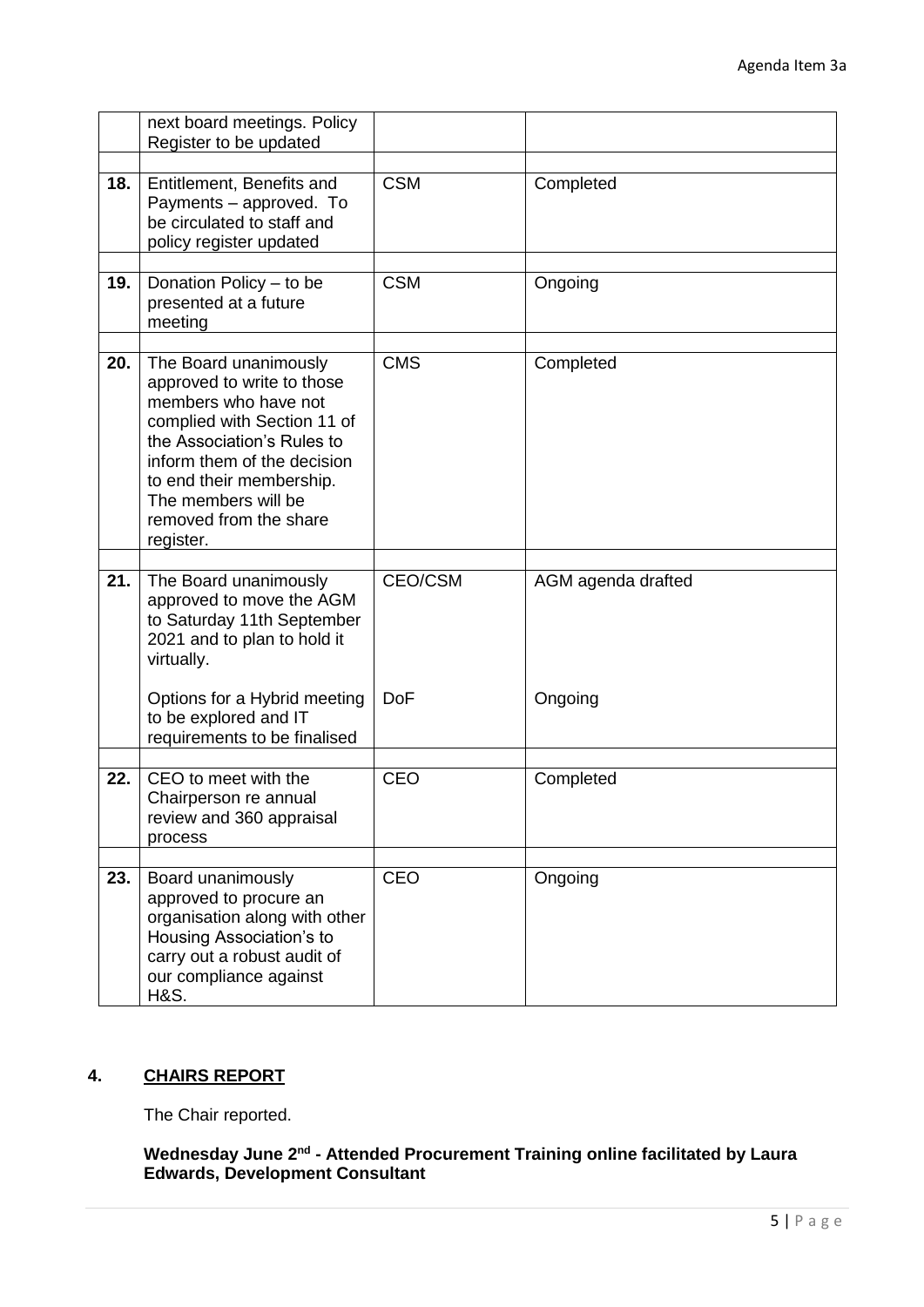Laura took us through a number of slides related to procurement. She covered every aspect of the procurement process including legislation and all the changes since Brexit was introduced. She described the different levels of value and how regulation relates to them. Those in attendance were given a good level of assurance that our procurement policies and procedures are robust and fit for purpose.

### **Monday 7th June - Attended a Board Recruitment session run by Paddy McKenna, Community Development Manager**

It was more of a brainstorming session where we all came up with different ideas on how to attract and keep new board members. Paddy is going to collate the information, put it into order and try and come up with more ideas then come back to the Board with a report.

#### **Tuesday 8th June - Attended the Code of Conduct Training presented by Stuart Eglington.**

Attendees were taken through: The Code of Conduct, Governance, Entitlements, Payments and Benefits and Whistleblowing policies. This was a good refresher for everyone.

#### **Thursday 10th June - Attended the SFHA Engagement Conference. Jodie Armour also attended on behalf of the Association**

This conference was held via a Google Format which I or the SFHA had never used before. There was, problems logging in and problems trying to navigate through it. I missed half of the opening session with Michael Cameron. I joined when they were discussing Scrutiny Panels. Michael stated that there is no requirement from SHR for HA's to have Scrutiny Panels.

Scrutiny panels are a function which has played a part in English RSL's for a long time. Some members even get paid. It was stated that one chairman of a panel gets paid £20,000 per annum. He stated that the SHR will always seek tenants, views on RSL's.

Session two was outlining the work of Clyde Valley Housing Association and as they are one of the bigger organisations they described the policies, processes and professional tools they used to start micro thinking about their customers individual needs and aspirations instead of thinking Macro where they lost touch with what their tenants and service users actually wanted.

The next session took us through the infrastructure of kindness. It touched on people being socially connected and living happier, healthier and longer lives.

We then moved on to presentations by Linstone and Queens Cross HA and what they did during lockdown. They gave out Digital equipment to help people stay connected and gave out food parcels.

The last session was what will be happening with Phase Three of the Scottish Governments Connecting Scotland Strategy. There will be grants available for HA's. Next pay out dates are  $5<sup>th</sup>$  of July, 30<sup>th</sup> of August and 27<sup>th</sup> of September. This money is for digital devices.

As I stated before I think the google platform used was not very good and difficult to navigate. We had a break in order to go into a room and network but unfortunately, I wasn't able to gain access.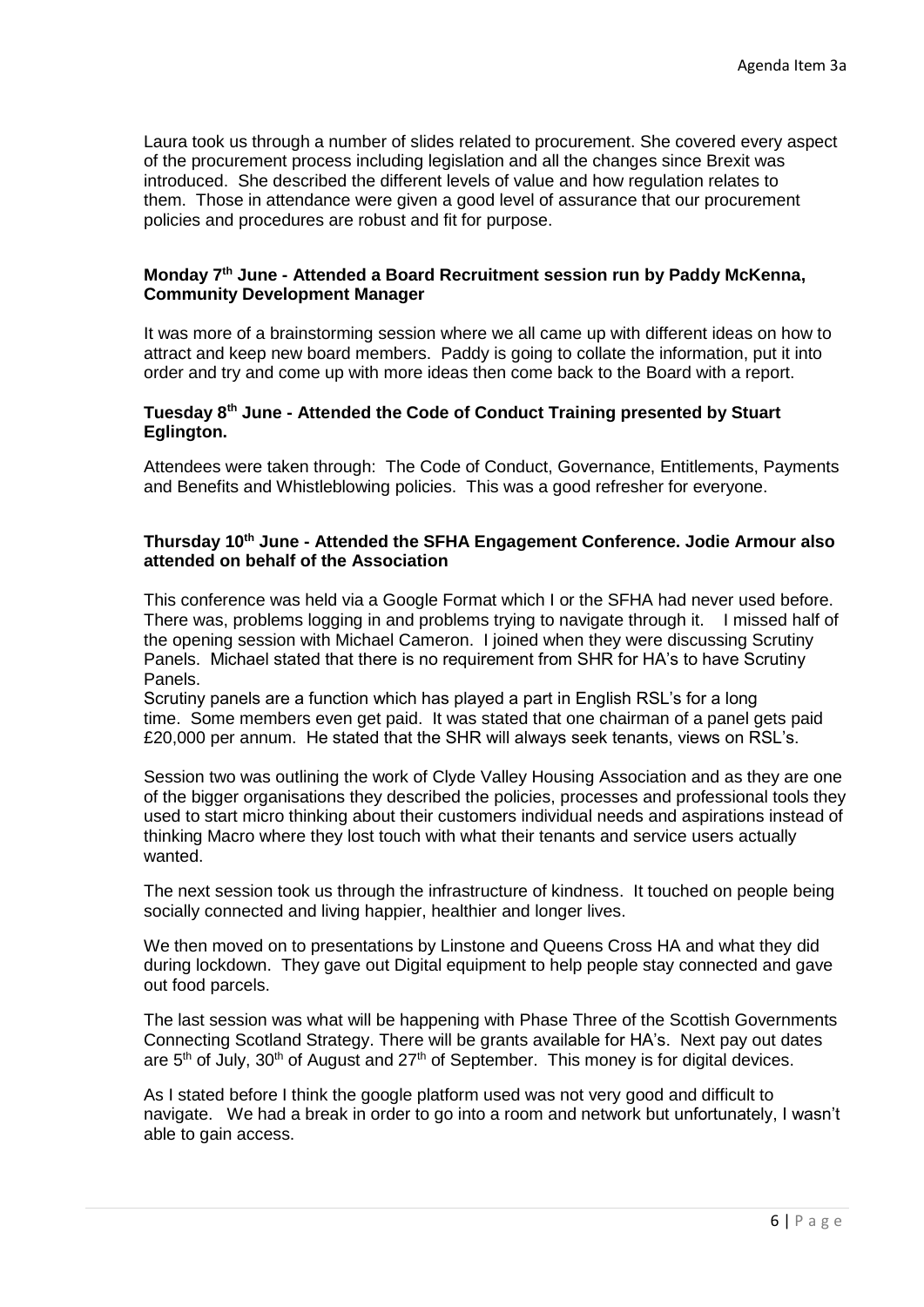There are several digital platforms now available, zoom, teams, google and outlook. To use these and get the best out of them I think we need to have training sessions on all of them so that we can participate fully in meetings and conferences.

### **Tuesday 15th June**

### **Attended EVH SHAPS Support Group Governing Body Session.**

This workshop took a good look at today's pension world. It asked if we were sitting on our laurels when it came to encouraging staff to put more into their own pension pot for their retirement rather than spend today. Salary exchange was a big topic. This effectively means that you exchange more of your salary today for a bigger return later. The main message of the course was that the pension world is very volatile and little changes in the wider world can dramatically affect the future costs of pensions. The smaller the amount of funds paid in the higher the deficit will be. There will be an RPI Reform coming in 2030 but the trustees must begin to manufacture that into pension liabilities just now, so it is foreseen that the pension deficit will run through until March 2023.

Pensions are and should be a major topic for Housing Associations to keep on the agenda and for board and staff to keep abreast of what is happening through constant training and workshops.

It was said that in the future we could be working towards pensions that would be set for individuals rather than company wide.

#### **Monday 21st June**

#### **Landlord H&S Meeting**

Put apologies in for the scheduled Landlord Health and Safety Meeting.

#### **The Chair's report was noted.**

### **7a. CHIEF EXECUTIVE'S BI MONTHLY REPORT**

The Director of Finance/IT presented the above report previously circulated with the agenda on behalf of the CEO.

#### **SHR's Regulatory Framework and Assurance Improvement Plan**

We have had the second of our Assurance workshops with representatives of the Board. Appendix 1 highlights the areas in yellow that are recommended to be removed from the action list as these areas are now complete. The new areas in green were raised as part of the review process. None of these new areas are areas of material non-compliance.

| Area of Assurance | Date                   |                       |
|-------------------|------------------------|-----------------------|
| Standards 1-3     | 14 <sup>th</sup> April | Completed             |
| Standards 4 - 7   | 13 <sup>th</sup> May   | Completed             |
| AN, CH, TS, WB    | 9 <sup>th</sup> June   | for<br>Re-arranged    |
|                   |                        | 21 <sup>st</sup> July |
| EH, SG, OC        | $21st$ July 6.30 pm    |                       |

Updated Governance and Assurance Action Plan in Appendix 1. *The Board unanimously*  approved to remove *items highlighted in yellow*. Director of Finance/IT intimidated that on Page 4 – Benchmarking on management costs would not a problem to carry out but debt per unit is probably not a good benchmark because this depends where the organisation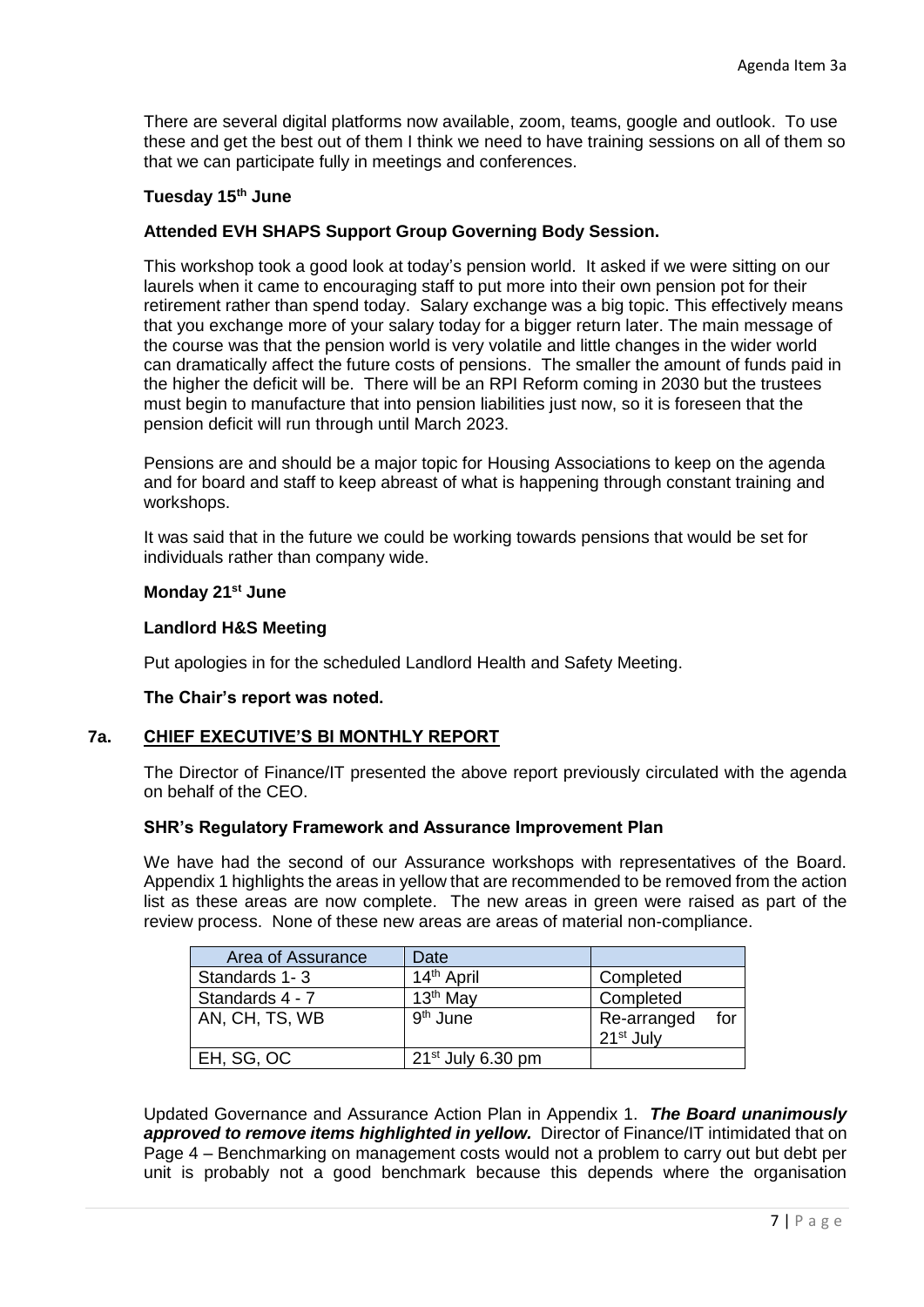comes from, ie if the organisation was inclusive of a stock transfer, the debt would be greater. One area that should be covered is reactive repair costs. This should be carried out by Quarter 3 (Oct – Dec 2021).

### **Business Continuity – Covid 19**

Glasgow has now moved to the Scottish Government 'level 2'. After a staff meeting, staff were concerned that if we automatically open the office to appointments, there would be a flood of people and a rise of tenants expectations. We have agreed with staff that there will be the following changes:

- Emergency Appointments will continue to allow staff to control the pace and volume on areas of housing, community and welfare matters.
- Small scale community projects (e.g. access to the Art Room and Board room, the toilets and back kitchen for volunteers, youth group other specific groups) can be delivered in the building (limited numbers and bookings only no drop ins)
- Covid screening will take place prior to the person attending the office.
- Doors will remain closed and office will close at lunch time to allow for staff to take a break and any additional cleaning
- As per Scottish Government guidance staff will be permitted to work from home where appropriate social distancing cannot be offered in the office and they are able to carry out their full duties at home. At the staff meeting, there was a desire to have a blended approach to working from home and the office over the medium to long term. This may change their terms and conditions. This will be explored with staff and the board for the way forward.

We will keep these arrangements under review.

Teresa McGowan enquired if there is a backlog of appointments due to COVID and working from home. Director of Finance/IT confirmed that as far as he was aware the Operations Team are taking phone calls and are on top of appointments. Operations Team have not confirmed that there is a backlog of people waiting to see them. The Money Advice Team have intimated that there is a 3-week delay to meet with customers.

Teresa McGowan confirmed that she spoke to a tenant re a Housing Options appointment and the next available appointment is the middle of August. Teresa McGowan raised her concerns as to why this appointment was so late. Richard Sullivan also confirmed that he had enquired re a Housing Options appointment and was told initially it would be September and then told it was August. Director of Finance/IT intimated that he would raise this matter with the Director of Operations and report back.

### **Housing Development**

Castlemilk Drive – On site and making good progress. There has been a slight issue with the supply of bricks and with a significant escape of water in one of the properties which required some remedial work.

We are being assured by Crudens that this will not cause any delay to the overall handover date. Cassiltoun's Clerk of Works has assessed the water damage and has indicated that the first block which we anticipated would be released in August may now be delayed. Teresa McGowan enquired as to who will pay for this work to be carried out. Director of Finance/IT confirmed that it was the responsibility of Crudens.

#### **Board membership**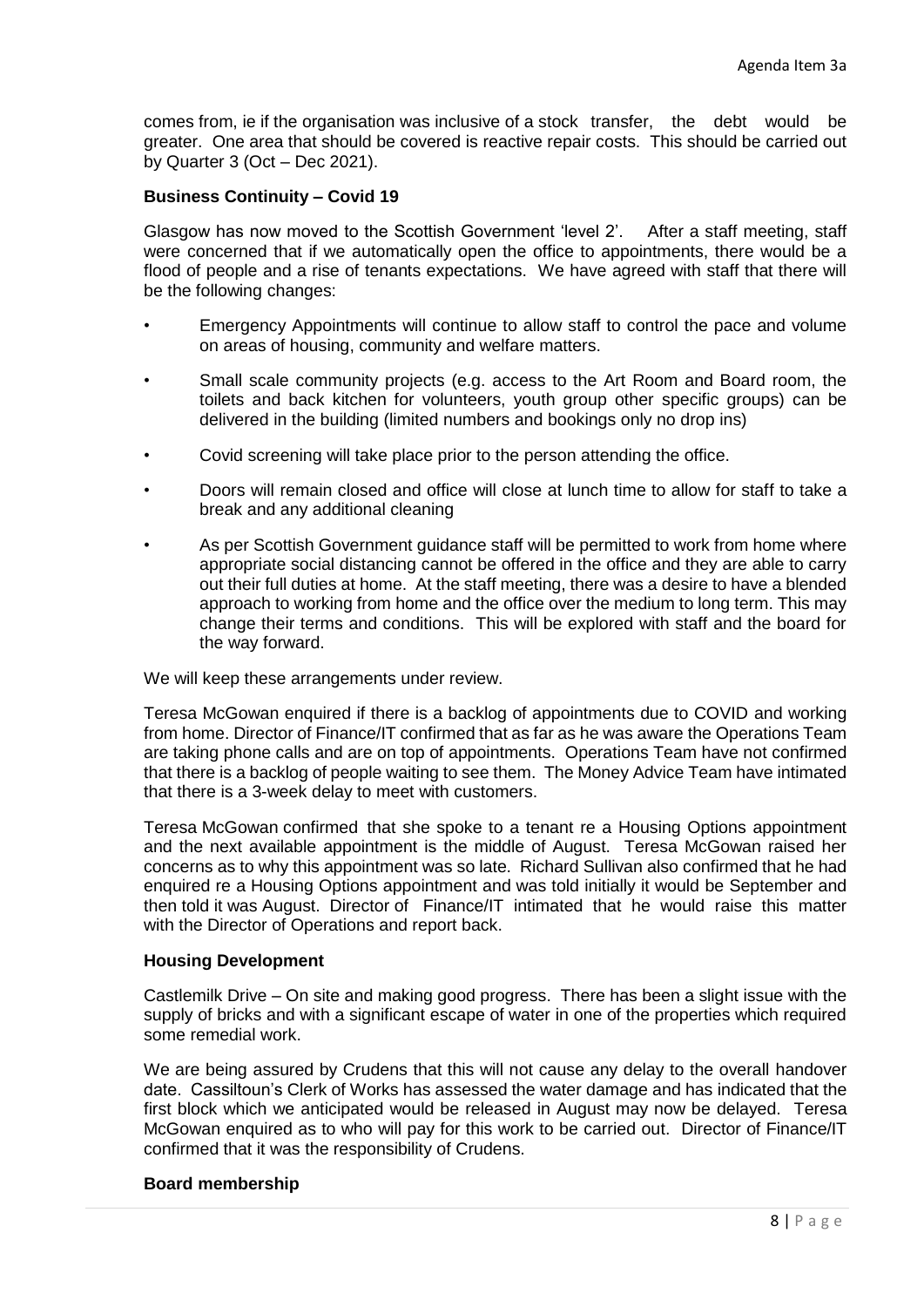The Board of Cassiltoun Trust have requested that we place an advert for potential new Board members in order to boost the numbers of people on the Board. The Trust Board approved to recruit new Trust Board Members. Parent board approved this recruitment process.

As an Association we are clear that we always want to have a majority of tenants on the Board and our Community Development Manager is working with the Board on more promotional material that will specifically target tenants. However, we currently have vacancies.

The Board are asked to consider whether the Housing Association should also advertise for new Board members in conjunction with the Trust advert but specify that we are looking for a Board member with a specific background e.g., finance/human resources.

After discussion, it was agreed to wait until the Community Development Officer came back with feedback on her recruitment drive for new board members which will target local tenants. We will also use the AGM platform to try and recruit new board members. The Board will discuss again after the AGM.

#### **Subsidiary/subcommittee Updates**

To be updated under Agenda Item 21.

#### **Industry Updates**

SFHA have published a paper on 'Rent Setting and Affordability. This is available on the SFHA website. If a board member needs a copy, please inform the Corporate Services Manager.

#### **CEO Training/networking**

Since the April Board meeting the CEO has attended:

- Monthly Sector Resilience meeting (SFHA, SHR, GWSF and others)
- 'Leader Learning Home and Away Responding to the changes in how we work' (ACOSVO)
- Castlemilk Directors meeting
- Meeting to discuss joint working with Glasgow Credit union
- 'Mental Health Training for Managers' (SAMH)
- 'Leader Learning 10 ways to employee wellbeing' (ACOSVO)
- 'Remote management tips and best practice' (SFHA)

#### **August Board meeting**

The Board approved to change the August Board meeting from 9th August (planned AGM date) to 18th August.

### **7b. DIRECTOR OF OPERATIONS SMART PLAN 2021/22**

### *The Board noted and approved the Director of Operations SMART Plan 2021/22.*

18.54 pm – Julie McNeil left the meeting.

### **8. ANNUAL ACCOUNTS FOR 2021/22**

Director of Finance/IT presented the above Annual Accounts previously circulated with the agenda.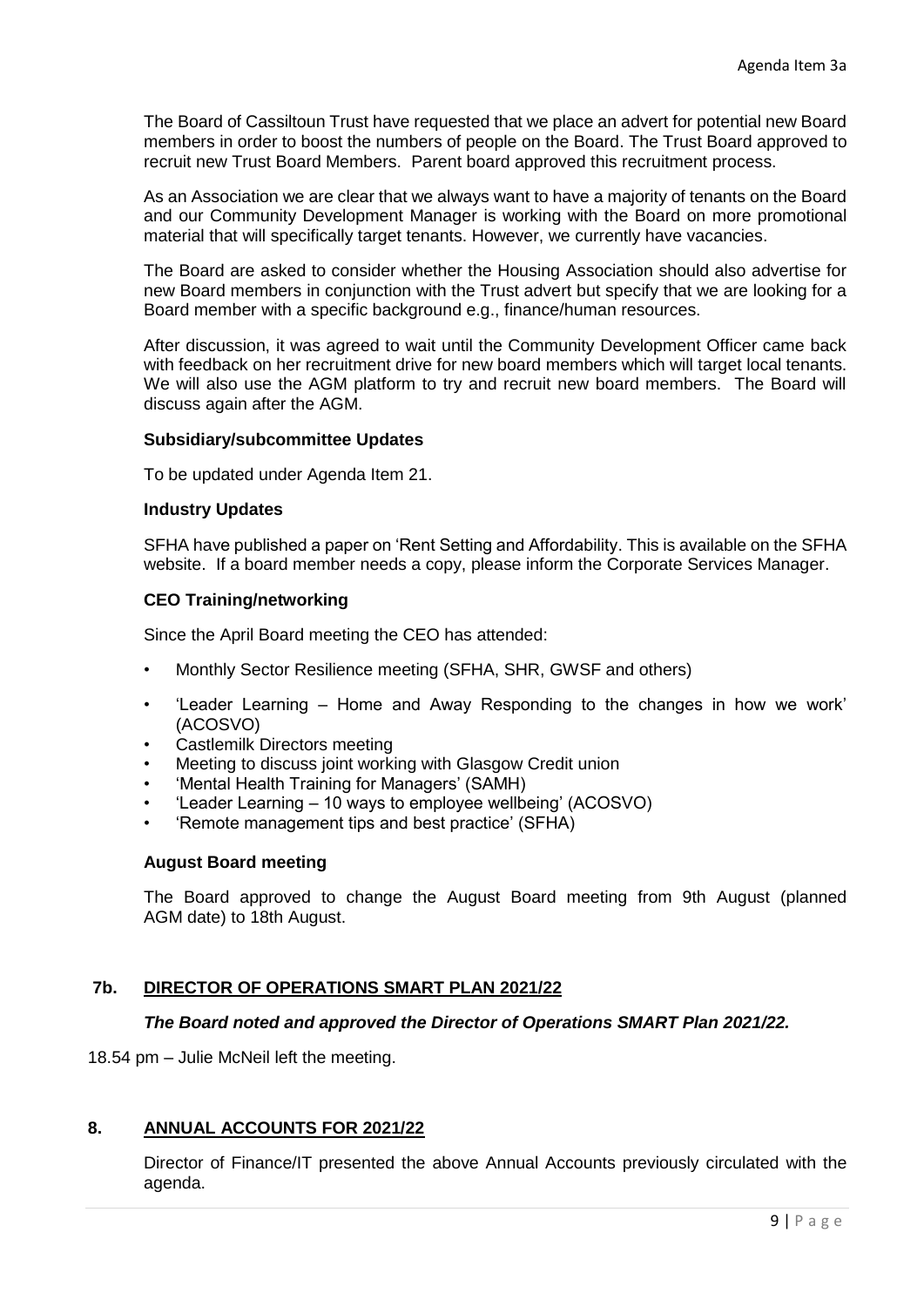The Accounts were presented to the Group Audit & Risk Sub Committee on  $16<sup>th</sup>$  June 2021. Discussion took place regarding the contents ie Pension etc. For the Board's assurance the Accounts are consistent with the management accounts. The areas that were identical are loans, turnover, cash and arrears.

A big change to the Accounts, is in relation to the valuation of Pensions. There was a significant £845,000 pension charge put through the accounts, Strathclyde and Pension Trust are sitting at a deficit.

Due to SHR technical problems, the loan portfolio return to the SHR had been extended. It was completed and returned last Thursday. For the Board's assurance, the loan balance in the Accounts is the same as the Loan Portfolio return. Director of Finance/IT presented the return via a presentation to the Board. Page 2, indicates the total loan value of £8,014.9m. This is consistent with the Annual Accounts. In a few weeks it will pick up to £11m due to CAF borrowing.

### *The Board unanimously approved the Annual Accounts for 2021/22.*

Some proof reading is required to tidy up some grammar errors. The Annual Accounts and subsidiary accounts will be signed off by the respective Boards within the next week.

#### **9a. MANAGEMENT ACCOUNTS – MAY 2021**

The Director of Finance/IT presented the Management Accounts for May 2021, two months accounts.

Director of Finance/IT informed the Board that the Association are in the processing of replacing the photocopier.

SMT have sought costs of a replacement machine and a higher spec photocopier. It will be recommended to the SMT to go for a replacement machine at a cost of £9,360 (constant with the machine we currently have). We have not sought three quotations as want to use the same company who has provided the existing photocopier as they have delivered an excellent service and support over the last 5 years.

Page 1, highlights a significant change to the SHAPS Pension Valuation which shows a large pension deficit which took the 2020/21 surplus from £793k to a deficit of £(52K) in the Statement of Comprehensive Income.

An audit adjustment, para 3,3, accruing £113k of development costs means there is less in April.

The void loss will exceed the budget as per our discussion at the last meeting where we were reclassifying arrears in terms of voids, ie 68 Machrie Drive. There may be £20k less loan interest as we were allocating some to development costs.

The two-month deficit compares fairly close to budget. Query re the repairs accrual at present. Director of Finance/IT to liaise with Director of Operations once she returns from annual leave.

Para 4.8, invoice authorisation. There is currently no robust process for the authorisation of invoices. The current process can be open to errors or deletions. The Director of Finance/IT and Finance Officer attended a Yooz software demonstration on invoice workflow and authorisation that works directly with Sage. We have a budget of £28k for IT. £9,500 will be used for the replacement of the photocopier, £4k has been spent to date for laptop replacement.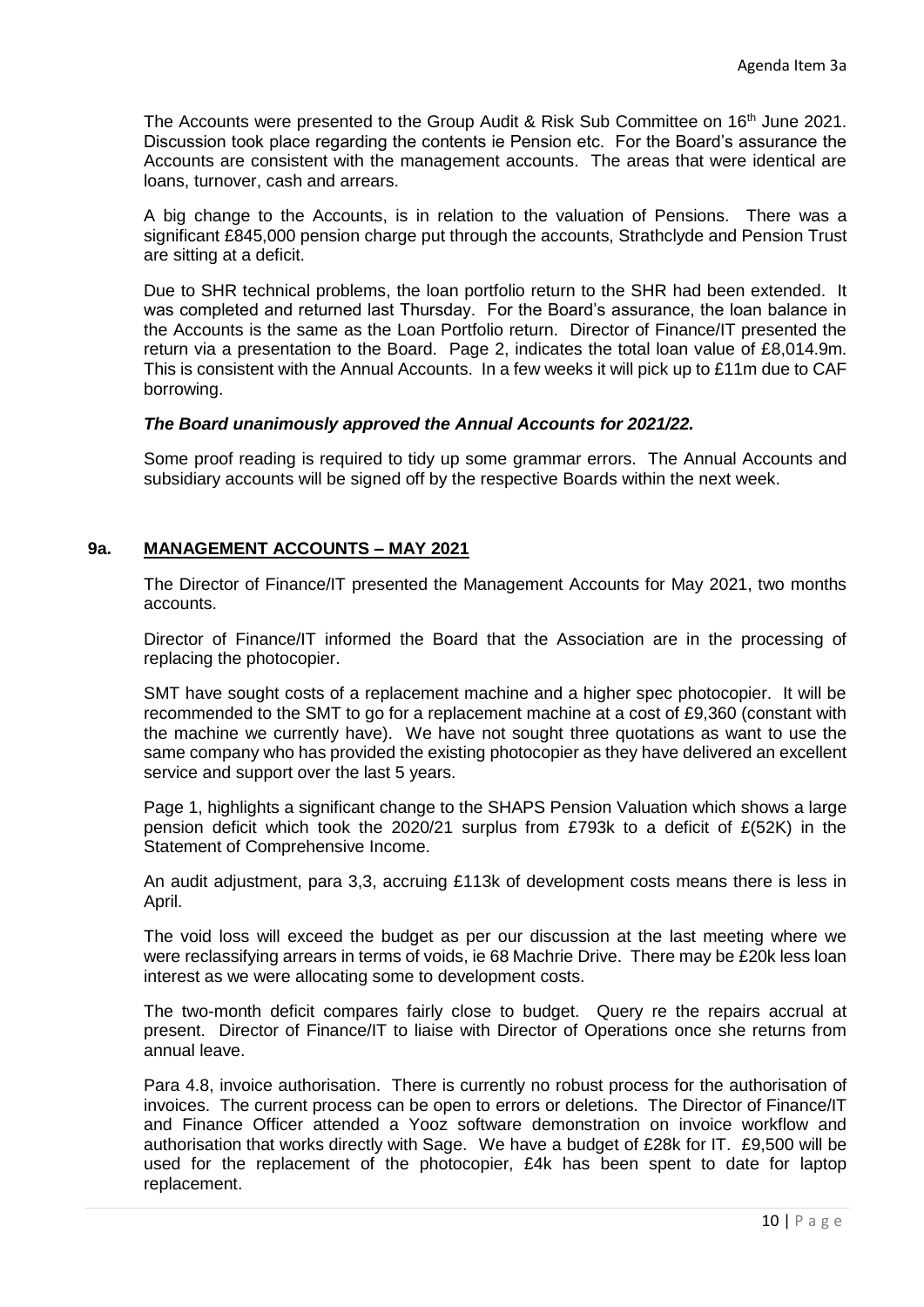Arrears trend is decreasing and should continue to do so providing we get cash of £361,000 in every month.

CAF loan of £3m was drawn down in July. The cash flows will alter accordingly.

KPIs: We cant do accuracy of forecasts as it's too early in the year. All other KPIs are all green.

#### *The Board unanimously approved the Management Accounts for May 2021.*

### **9b. LIBOR INTEREST RATE ENDING**

Director of Finance/IT presented the above report previously circulated with the agenda.

The Libor ((London Interbank Offered Rate) interest rate will be coming to an end for two of our loans. This is controlled by the Bank of England. It is being replaced by SONIA (Sterling Overnight Index Average).

*After discussion, the Board unanimously approved to migrate to Bank of England base rate basis for Barclays Bank Loan and migrate to SONIA for Nationwide Building Society Loan. The Board also approved to delegate authority to the Director of Finance or Chief Executive to sign the amended loan terms.*

### **10. POLICIES**

#### **10a. DATA PROTECTION IMPACT ASSESSMENT PROCEDURE**

Corporate Services Manager presented the above procedure previously circulated with the agenda.

*The Board unanimously approved the Data Protection Impact Assessment Procedure.*

#### **10b. PROTOCOL FOR MANAGING AN ALLEGED/SUSPECTED BREACH OF CODE OF CONDUCT BY GOVERNING BODY MEMBERS**

Corporate Services Manager presented the above Protocol previously circulated with the agenda.

*The Board unanimously approved the Protocol for Managing an Alleged/Suspected Breach of Code of Conduct by Governing Body Members.*

#### **10c. GROUP POLICY AND PROCEDURE – SERIOUS COMPLAINTS AGAINST THE CHIEF EXECUTIVE**

Corporate Services Manager presented the above Policy and Procedure previously circulated with the agenda.

*The Board unanimously approved the Group Policy and Procedure – Serious complaints against the Chief Executive.*

### **11. GDPR/FOI**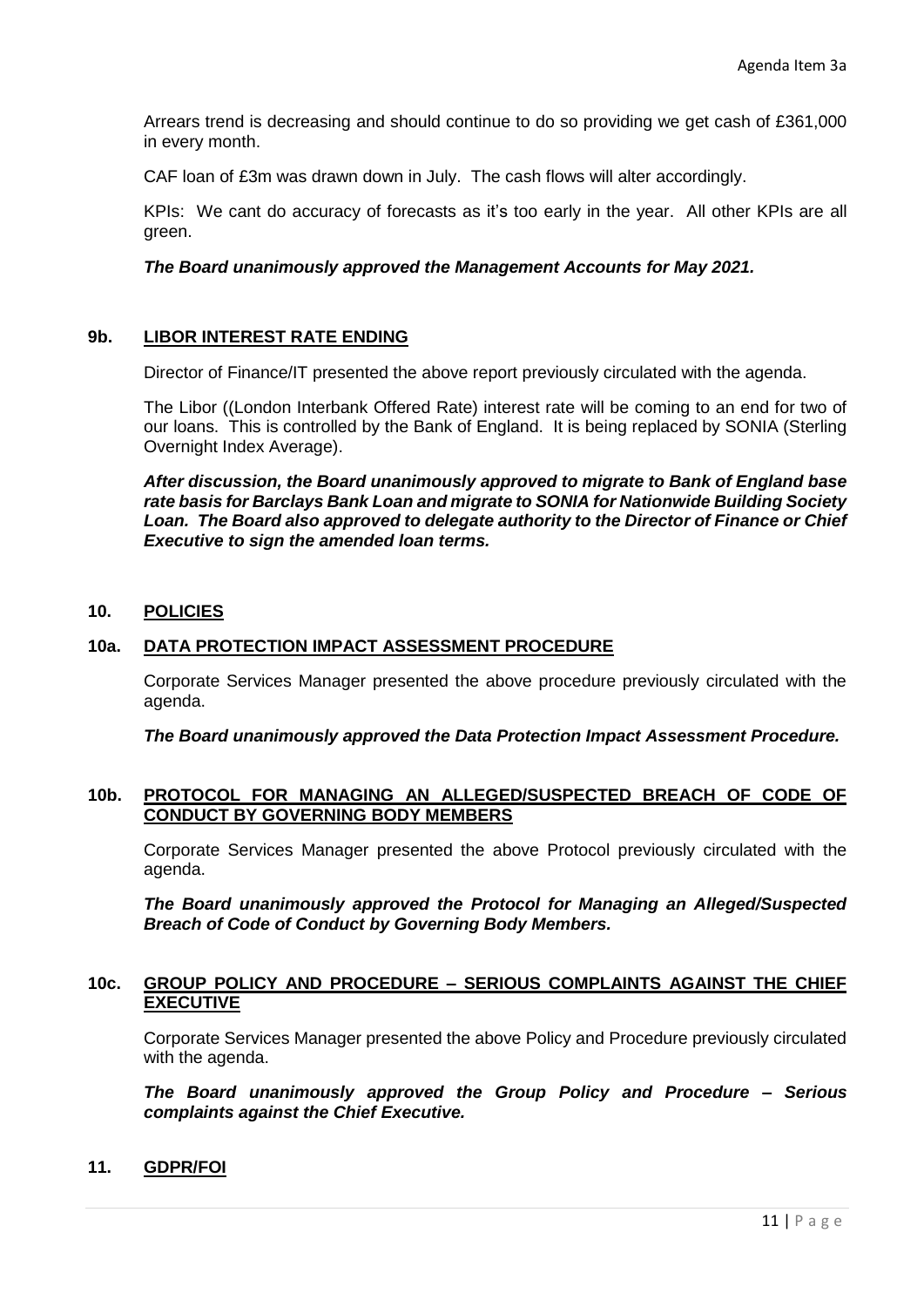Nothing to report.

### **11a. QUARTERLY RETURN TO INFORMATION COMMISSIONER**

Corporate Services Manager presented the Quarterly Return to Information Commissioner. To date we have received 4 SAR requests and 2 FOI requests. All have been achieved within their timeframes.

The Chair enquired if the Return could be in a bigger print to allow for easier reading. Corporate Services Manager to assess and return back as the Return is a template that is produced by the Commissioner.

 *The Board unanimously approved the quarterly return to the Information Commissioner.*

### **12a. BOARD ANNUAL APPRAISAL REPORT**

Corporate Services Manager presented the above report previously circulated with the agenda.

The report highlights feedback from the findings of Board Members annual appraisals.

The report outlined the effectiveness of the Board as a whole and as an individual contributors. It outlined the knowledge and skills the Board hold to strategically lead and manage the organisation. The Board noted and approved that the four board members who fall within the nine year rule category have demonstrated their effectiveness as board members and are satisfied that they meet the criteria to remain on the Board of Management.

The Board Training plan will be drafted as a result of the Board Annual Appraisals.

#### *The Board noted and approved the contents of the Board Annual Appraisal Report.*

#### **12b. CHAIRPERSON'S 360 APPRAISAL REPORT**

The Chief Executive met with the Chairperson and gave him the results of the surveys that all board members had returned confidentially to the Corporate Services Manager.

The Chair will take cognisance of the areas of improvement that the Board had highlighted during this process.

#### **13. GOVERNANCE REPORT/AGM**

The Corporate Services Manager presented the above report previously circulated with the agenda.

As the Board are aware, in accordance with our Rules, a 1/3 of the board of management are required to step down.

Anna Stuart and Evelyn Ferguson are required to step down as they are the longest serving board members (elected on 13 August 2018).

As three board members are required to step down, we need a volunteer from the undernoted board members who have served on the Board since August 2019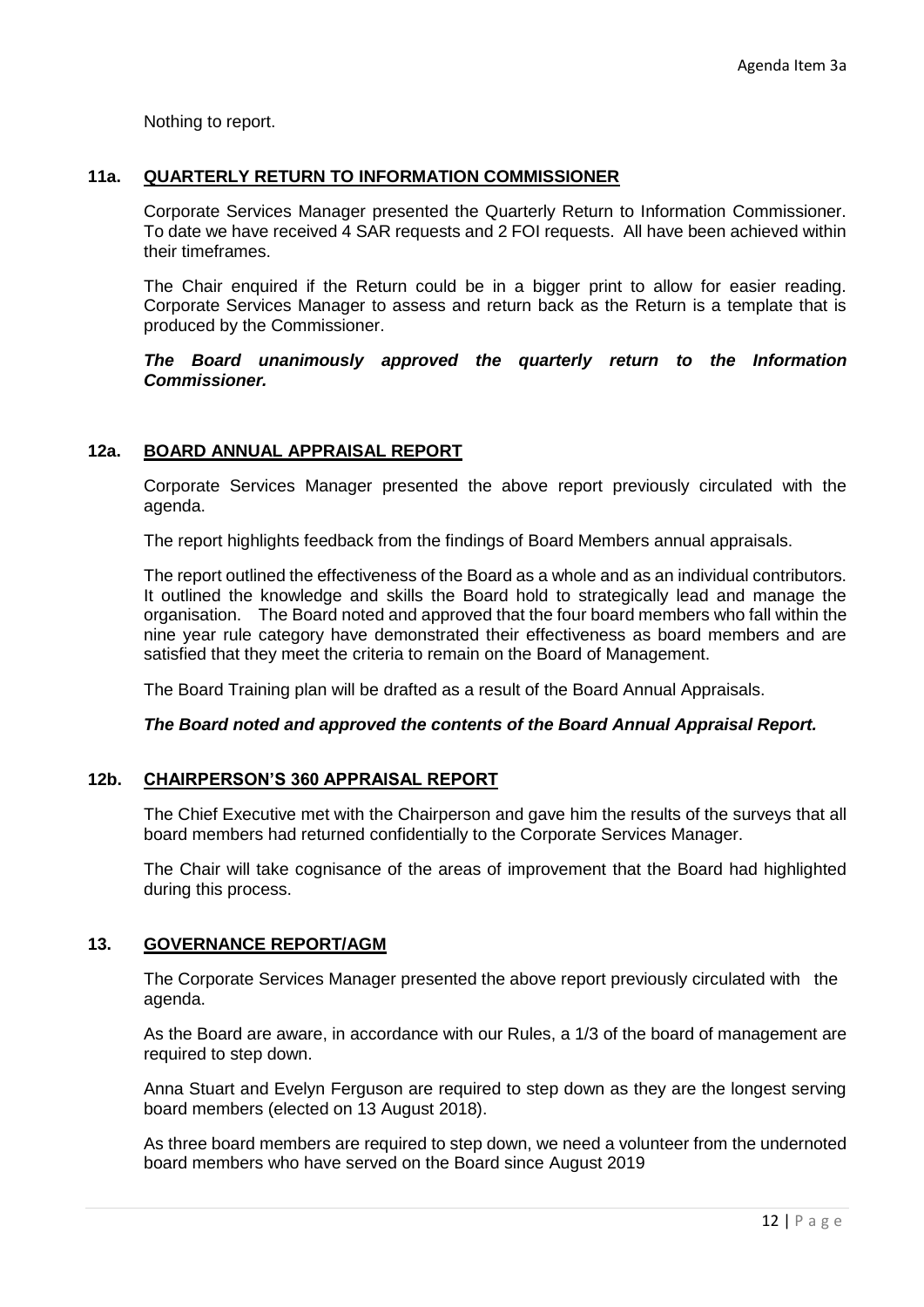Julie McNeil Richard Sullivan Chris O'Brien Kim McKee

Richard Sullivan agreed to step down along with Anna Stuart and Evelyn Ferguson. All three Board Members indicated that it is their intention to stand for re-election.

### *The agenda for the Annual General Meeting that is due to be held on 11th September 2021 at 11.00am was unanimously approved by the Board.*

### **14. COMPLAINTS REGISTER**

The Corporate Services Manager presented the above report previously circulated with the agenda.

The report had been revised to give the Board more detailed information on complaints and also highlighted some benchmarking with regards to complaints received last year.

To date we have received 37 complaints. 1 complaint received at stage 2.

Richard Sullivan appreciated the comparison with last year but enquired if we could have a comparison with Quarter 1 – 4 for 2019. Corporate Services Manager to action.

Teresa McGowan enquired if we gather information on whether tenants are happy with the outcome of how their complaint has been dealt with. Corporate Services Manager to ascertain.

#### *The Board noted and approved the revised complaints report.*

### **15. CORPORATE REPORT/HR REPORT**

The Corporate Services Manager presented the above report previously circulated with the agenda.

Item 7 – Recruitment. As the Board are aware we have been successful in achieving funding from CJS for 4 posts for 40 weeks, 3 for the Association and 1 for Cassiltoun Stables Nursery. There has been a very poor response to all of the posts.

We were able to appoint the Advice Service Assistant and the Nursery Assistant for Cassiltoun Stables Nursery.

The posts have gone live again but unfortunately the funding is only for 26 weeks.

Board Training – 9 out of 10 board members have achieved more than 4 training sessions.

Board attendance benchmarking with other RSLs was noted in the report.

#### *The Board noted and approved the contents of the Corporate/HR Report.*

### **16. CORRESPONDENCE**

**Email from GWSF:** Email was sent to Anna Stuart, Vice Chairperson thanking her for her presentation at the GWSF Regeneration Conference.

### **17. NEW MEMBERSHIP APPLICATIONS**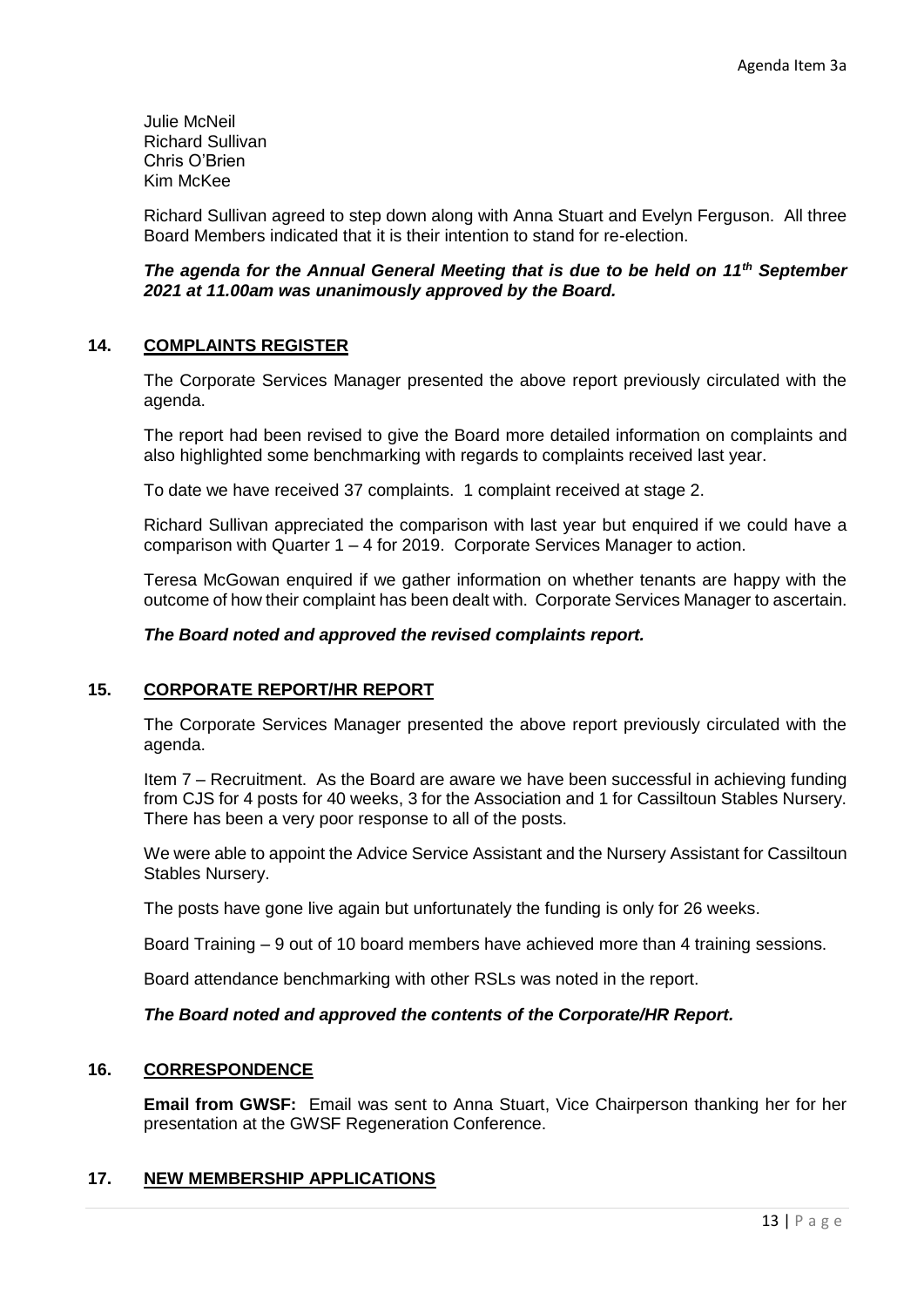The Board considered one membership application as outlined by the Corporate Services Manager.

The Board noted the eligibility of the application had been checked.

### *The Board noted and unanimously approved for the member to be added to the Share Membership Register and that the Share Certificate would be issued.*

#### **18. USE OF SEAL**

None

### **19. ENTITLEMENTS, PAYMENTS & BENEFITS REGISTER**

The Corporate Services Manager took the Board through the Entitlements, Payments and Benefits Register for 2020/21. The Chair will go through the Register after the meeting to sign off the Register.

*The Board noted and unanimously approved the contents of the Register.*

### **20. NOTIFIABLE EVENTS**

As the Board are aware, there are three notifiable events at present: -

- 1. Ongoing operational issues regarding COVID which the SHR have indicated that they would wish to remain live.
- 2. Private and Confidential matter
- *3. Item redacted as contains sensitive information*

### **21. SUBSIDIARY & SUB-COMMITTEE DECISIONS & MINUTES MADE BETWEEN 27TH MAY 2021 – 23RD JUNE 2021**

Corporate Services Manager presented the above decisions via a power point presentation.

### **Audit & Risk Sub Committee – 16th June 2021**

Approval granted for

- Annual Accounts for CHA, Trust and Nursery –pending proof read
- Finance Team post audit lunch
- Letters of Representation for CHA, Trust and Nursery
- Internal Audit Plans for Nursery and Trust –with one amendment to nursery (insert the word "wider"
- Group Audit report
- Contents of the Internal Audit Annual Report for 2020/21.
- Noted update against Internal Audit action plans

#### **Cassiltoun Stables Nursery Board Meeting – 17th June 2021**

Approval granted for

• Audited Accounts pending DoF/IT to proof read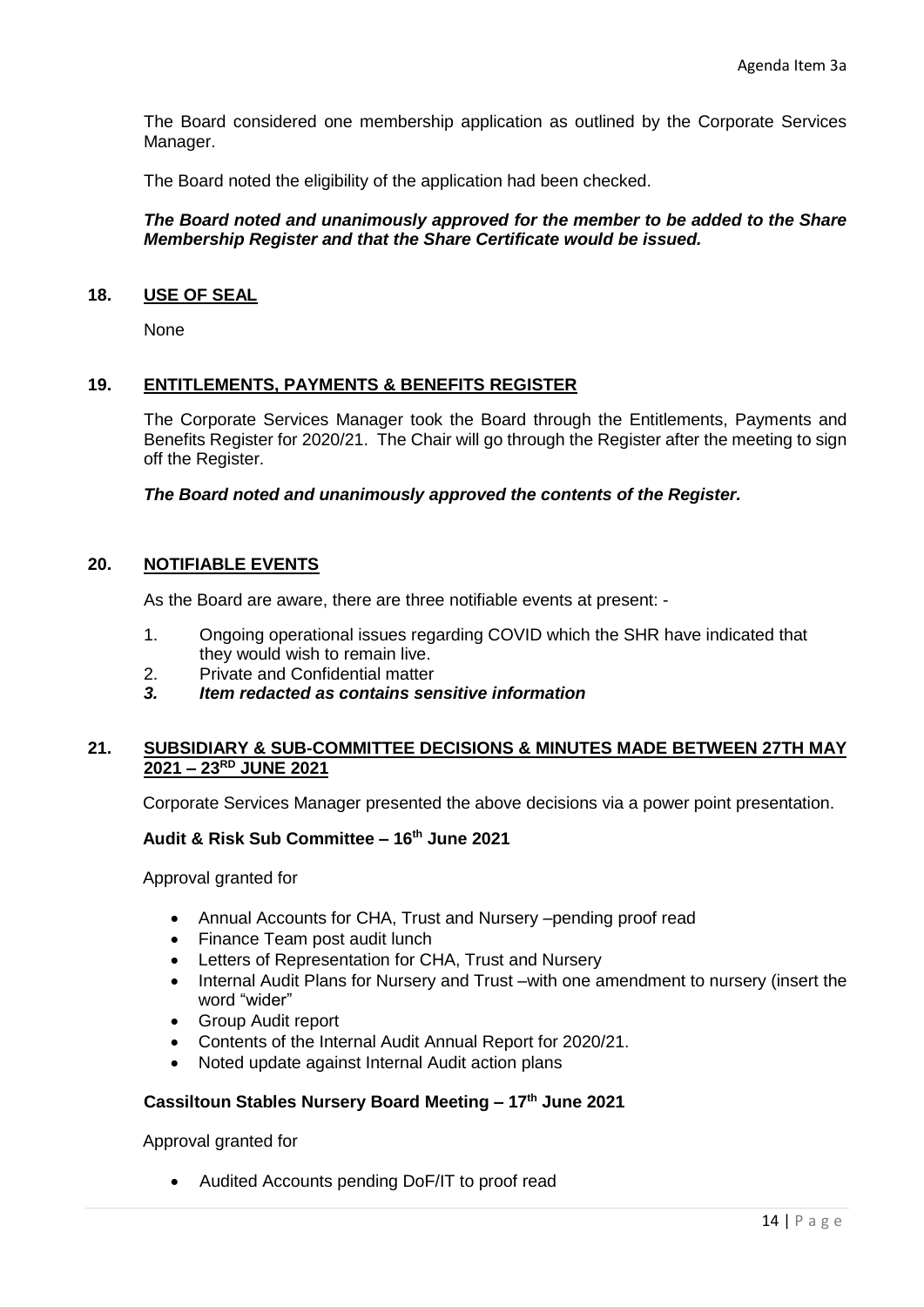- Management Accounts for May 2021
- Business Plan 2021/22
- Standing orders and delegated authority
- Business Continuity Plan
- Review of Operation Service Agreement 2021/22
- Annual Board Appraisal Report and effectiveness of long serving board members
- Chairperson's 360 appraisal
- **Policies** 
	- o Cassiltoun Group Entitlement, Benefit and Payment
	- o Cassiltoun Group Governing Body Code of Conduct
	- o Cassiltoun Group Financial Regulations
	- $\circ$  Complaints Duty of Candour
	- o Confidentiality
	- o Equal Opportunities
	- o Health & Safety
	- o Nappy Changing
	- o Outings
	- o Promoting Positive Behaviour
	- o Transition

#### **H&S Landlord Committee – 21st June 2021**

Asbestos Management Plan to be brought to next Board meeting

### **Cassiltoun Trust Board Meeting – 23rd June 2021**

Approval granted for:

- Audited Accounts
- Management Accounts for May 2021
- Variation of Group Service Agreement 2021/22
- Chairperson 360 Appraisal
- Policies:
	- o Cassiltoun Group Governing Body Code of Conduct
	- o Cassiltoun Group Entitlement, Benefit and Payment
	- o Cassiltoun Trust Standing Orders
	- o Business Continuity Policy & Plan
	- o Cassiltoun Group Financial Regulations
- To recruit externally for board members

### **22. HEALTH & SAFETY/HWL**

**H&S:** No accidents recorded

#### **Minutes were attached for H&S Committee meeting held on 17th May 2021**

#### **Minutes were attached for the H&S Landlord Committee meeting held on 17th May 2021**

Director of Finance/IT highlighted to the Board that the COVID Risk Assessment was raised at the Staff meeting today and comments were taken on Board.

**HWL**: Continuing through the Action Plan.